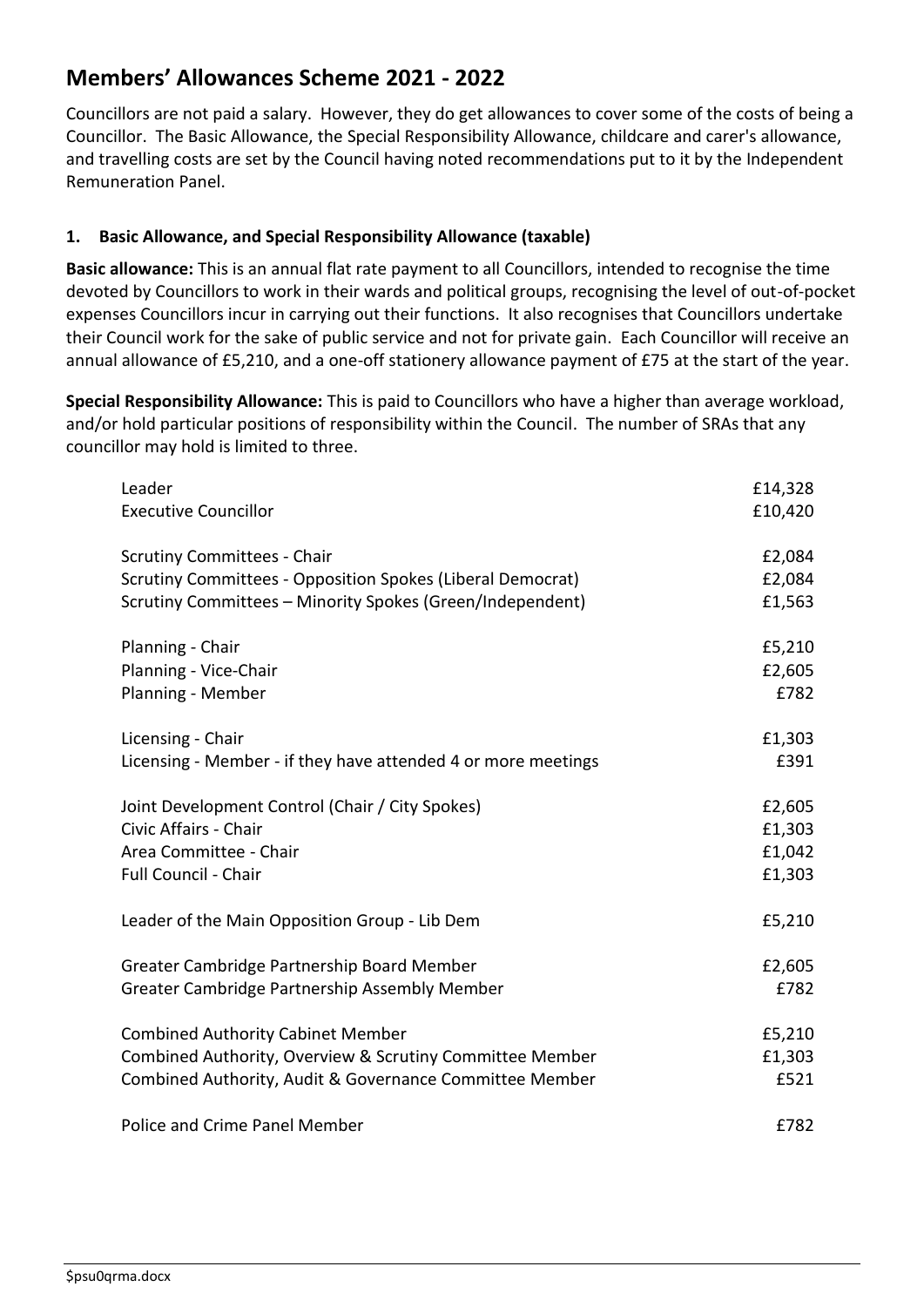#### **2. Travel and Subsistence Allowances**

Councillors are paid at the same rates as Officers.

Mileage allowances are:

Casual User Mileage (up to 10,000 miles): 45 pence per mile

Casual User Mileage (after 10,000 miles): 25 pence per mile

Bicycle rate is based on the HMRC advised rates, which is now 20 pence per mile.

The motorcycle rate is 24 pence per mile.

Travel and subsistence allowances are payable for those duties prescribed in Regulations; that is:

a. A meeting of the executive;

b. A meeting of a committee of the executive;

c. A meeting of the authority;

d. A meeting of a committee or sub-committee of the authority;

e. A meeting of some other body to which the authority make appointments or nominations;

f. A meeting of a committee or sub-committee of a body to which the authority make appointments or nominations;

g. A meeting which has both been authorised by the authority, a committee, or sub-committee of the authority or a joint committee of the authority and one or more other authorities, or a sub-committee of a joint committee and to which representatives of more than one political group have been invited (if the authority is divided into several political groups) or to which two or more councillors have been invited (f the authority is not divided into political groups);

h. A meeting of a local authority association of which the authority is a member;

In addition travel can be claimed for:

i) Meetings that are approved Council duties (including site visits);

ii) Meetings instigated by an officer, which are (or had the potential to be) cross party;

iii) Training and development for councillors organised by the Council; attendance at conferences and seminars that have been booked by officers;

i. Duties undertaken on behalf of the authority in connection with the discharge of any function of the authority conferred by or under any enactment and empowering or requiring the authority to inspect or authorise the inspection of premises;

j. Duties undertaken on behalf of the authority in connection with arrangements made by the authority for the attendance of pupils at a school approved for the purposes of Section 342 of the Education Act 1996; and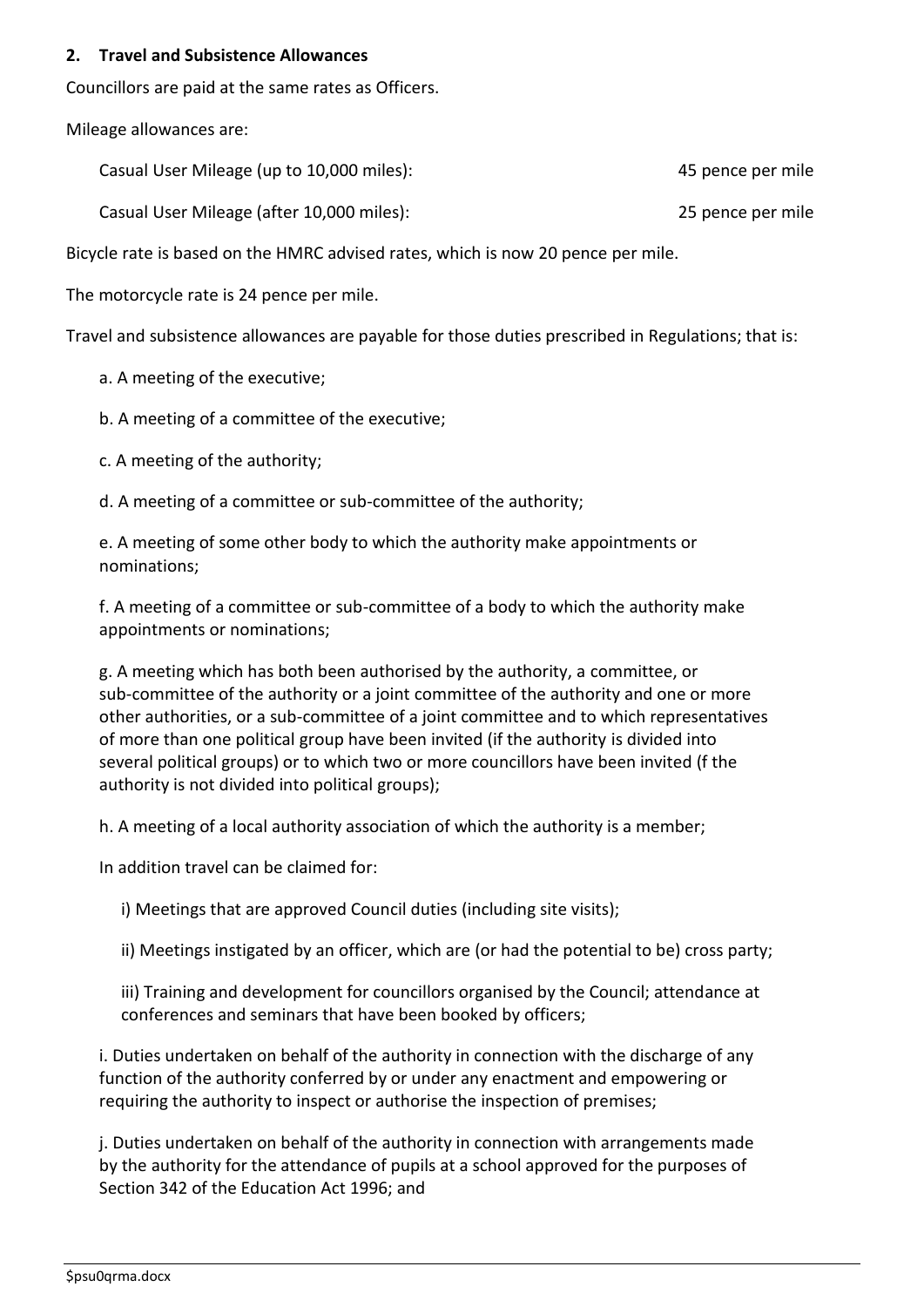k. Any other duty approved by the authority in connection with discharging the duties of the authority or its committees or sub-committees.

Reimbursement of public transport fares can also be made when attending approved council duties. For journeys by train, please give details of your travel to the Members' Services office where a ticket will be booked for you through the Trainline business account.

VAT - Please let the staff in Members' Services make your hotel and flight bookings, as the Council can then reclaim the VAT.

You can only claim travel costs **from outside** Cambridge if your absence from Cambridge was unavoidable or if a meeting is called at short notice, and you have to make a journey which you would not otherwise have made. The exception to this rule is attending Planning or Licensing Committee meetings, as these take place more frequently than other meetings.

If a claim is made and an officer is unclear whether or not the travel expense should be reimbursed, the officer shall consult the political group leaders prior to approving payment. If any claim remains unresolved, it is the responsibility of the Chief Executive to determine.

You cannot claim subsistence allowance for duties carried out within three miles of your home or if meals are provided.

You cannot claim subsistence allowance for duties carried out within three miles of your home or if meals are provided.

**Subsistence:** can only be claimed where meals/accommodation are not provided.

| <b>Breakfast Allowance:</b><br>(More than 4 hours away from normal place of residence or where the authority<br>permits, a lesser period, before 11 am.)                                 | £6.72            |
|------------------------------------------------------------------------------------------------------------------------------------------------------------------------------------------|------------------|
| <b>Lunch Allowance:</b><br>(More than 4 hours away from normal place of residence or where the authority<br>permits, a lesser period, including the lunchtime between 12 noon and 2 pm.) | £9.28            |
| <b>Tea Allowance:</b><br>(More than 4 hours away from normal place of residence or where the authority<br>permits, a lesser period, including the period 3 pm to 6 pm.)                  | £3.67            |
| <b>Evening Meal Allowance:</b><br>(More than 4 hours away from normal place of residence or where the authority<br>permits, a lesser period, ending after 7 pm.)                         | £11.49           |
| <b>Overnight Subsistence.</b><br>Absence overnight from the usual place of residence:<br>In London, or attending an approved conferences:                                                | £79.82<br>£91.04 |

#### **3. Members' Childcare and Carer's Allowance**

A Childcare/Dependent Carer Allowance is payable for actual expenditure incurred whilst undertaking approved council duties. No cap shall be put on the overall budget for this Allowance, or on that which is paid to an individual member of the Council in any given year. This allowance is set by the Council having had regard to the recommendations annually of the Independent Remuneration Panel. The Panel considered allowances for childcare and dependent relatives and concluded that it was appropriate for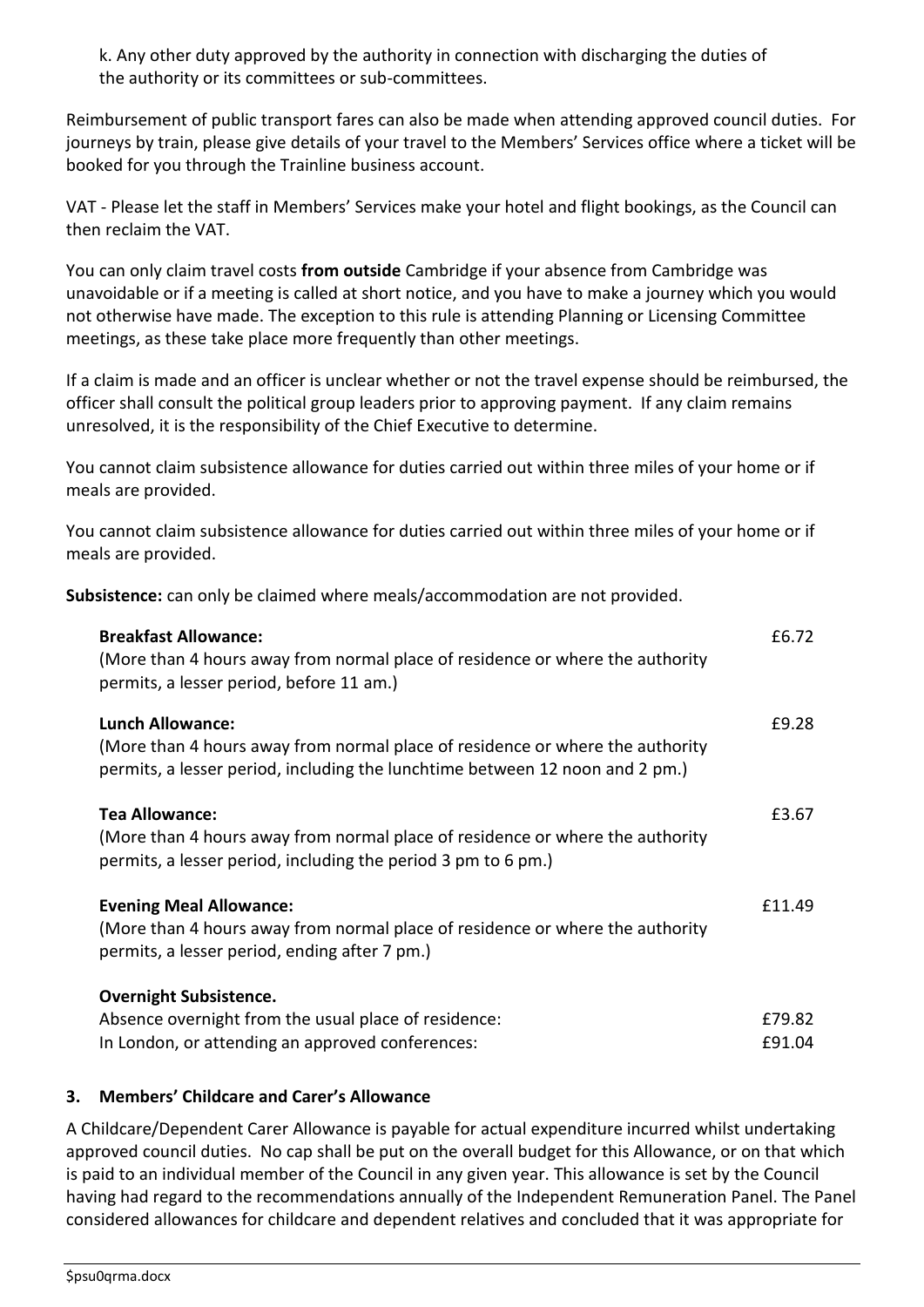actual expenditure to be reimbursed. The allowance should be subject to receipts being submitted. The member must provide care for a person who normally lives with the member as part of his/her family and who is:

- a. A child below school age during school hours;
- b. A child under 14 outside of school hours; and
- c. An elderly, sick, or disabled dependent requiring constant care.

A Carer will be any responsible mature person who does not normally live with the member as part of the member's family.

Payments made under this scheme will be open to public inspection and the carer must be paid at least the Living Wage.

Travel, subsistence and care allowances is payable for any invitations (except social events) from any official bodies. The Scheme is set so that payment of care, travel and subsistence allowances would be such that unexpected circumstances or new responsibilities or activities were covered by default, i.e. that rather than having a prescribed list of activities that ARE covered, have a list of proscribed activities (that are not covered).

#### **4. Expenses**

In addition to the basic and stationery allowance, the Council can also provide:

- a. Hire of accommodation for Group Away Days/workshop (maximum of 3/annum); and
- b. Personalised business cards and compliments slips.

#### **5. Changes**

Entitlements will be payable on a part-year basis in any given year where:

- a. The scheme is amended;
- b. A Councillor either is elected to or leaves the Council; or

c. A Councillor takes on, or gives up, a position for which a special responsibility allowance is payable.

#### **6. Co-optee's Allowance**

A co-optee's allowance of the Living Wage for hours served, plus out of pocket expenses, is available.

#### **7. Adjustment**

There is an adjustment of allowance levels by reference to the National Living Wage index.

#### **8. Advice**

Members may receive initial advice on the impact of receiving allowances on their tax and benefit position by contacting Mike Scott, Payroll Manager, in the Council's Finance Team. However, independent financial advice is also recommended.

#### **9. Timeliness**

Please make all claims within two months. Claims which are received by the fifth day of each month will be paid in that month.